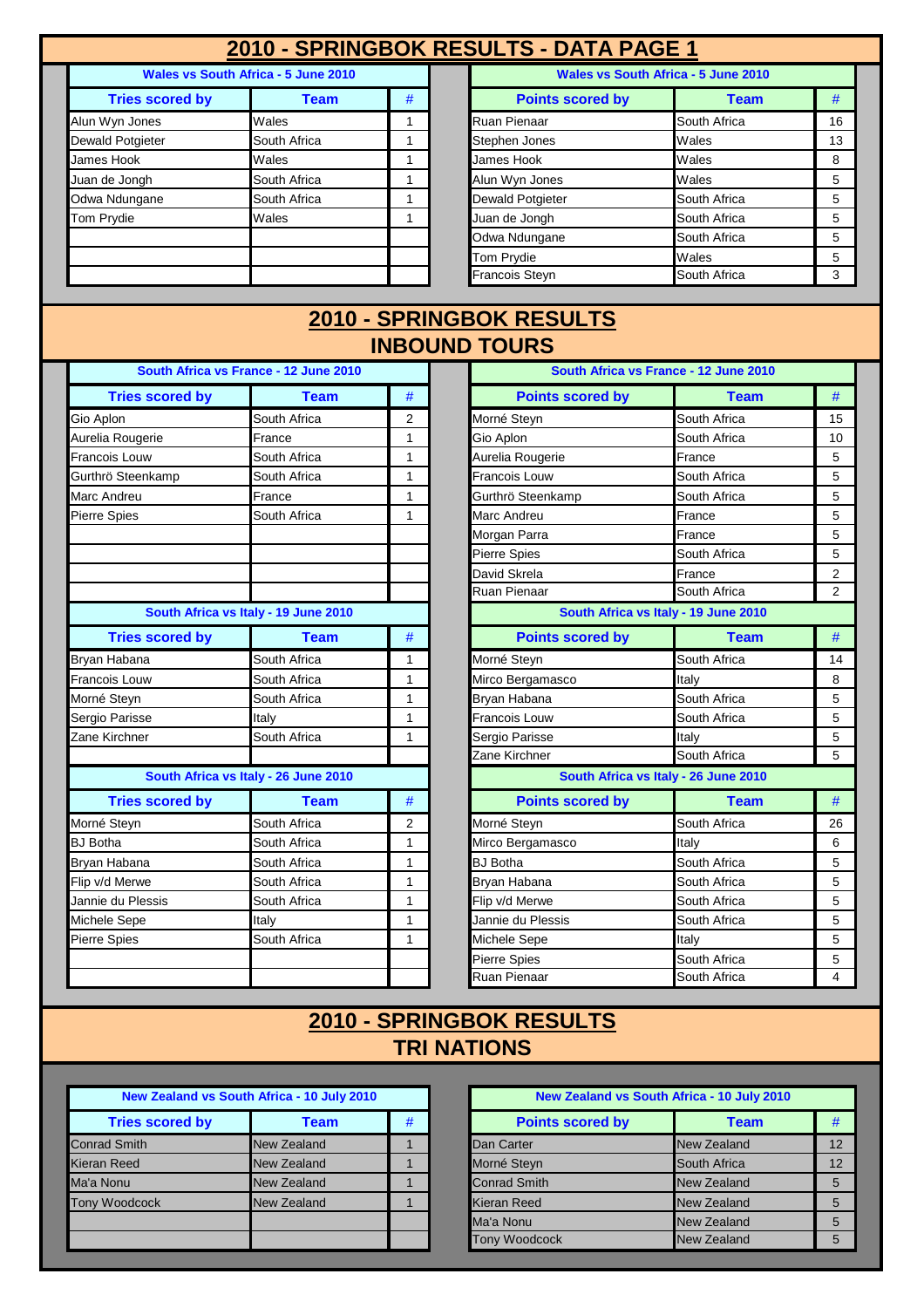### **2010 - SPRINGBOK RESULTS - DATA PAGE 2 TRI NATIONS**

|                        | New Zealand vs South Africa - 17 July 2010      |                |
|------------------------|-------------------------------------------------|----------------|
| <b>Tries scored by</b> | <b>Team</b>                                     | #              |
| <b>Danie Rossouw</b>   | South Africa                                    | 1              |
| <b>Israel Dagg</b>     | <b>New Zealand</b>                              | 1              |
| Ma'a Nonu              | <b>New Zealand</b>                              | 1              |
| Mills Muliaina         | New Zealand                                     | 1              |
| Rene Ranger            | <b>New Zealand</b>                              | 1              |
| <b>Schalk Burger</b>   | South Africa                                    | 1              |
|                        |                                                 |                |
|                        |                                                 |                |
|                        |                                                 |                |
|                        | Australia vs South Africa - 24 July 2010        |                |
| <b>Tries scored by</b> | <b>Team</b>                                     | #              |
| <b>Drew Mitchell</b>   | Australia                                       | 1              |
| Gurthrö Steenkamp      | South Africa                                    | 1              |
| Jaque Fourie           | South Africa                                    | 1              |
| <b>Will Genia</b>      | Australia                                       | 1              |
|                        |                                                 |                |
|                        |                                                 |                |
|                        |                                                 |                |
|                        | Australia vs New Zealand - 31 July 2010         |                |
| <b>Tries scored by</b> | <b>Team</b>                                     | #              |
| <b>Mils Muliaina</b>   | <b>New Zealand</b>                              | 2              |
| Adam Ashley-Cooper     | Australia                                       | 1              |
| <b>Corey Flynn</b>     | <b>New Zealand</b>                              | 1              |
| Cory Jane              | <b>New Zealand</b>                              | 1              |
| Dan Carter             | <b>New Zealand</b>                              | 1              |
| <b>Drew Mitchell</b>   | Australia                                       | 1              |
| Joe Rokocoko           | <b>New Zealand</b>                              | 1              |
| <b>Richie McCaw</b>    | <b>New Zealand</b>                              | 1              |
| <b>Rocky Elsom</b>     | Australia                                       | 1              |
|                        |                                                 |                |
|                        | <b>New Zealand vs Australia - 7 August 2010</b> |                |
| <b>Tries scored by</b> | <b>Team</b>                                     | #              |
| <b>Conrad Smith</b>    | <b>New Zealand</b>                              | 1              |
| <b>Kurtley Beale</b>   | <b>Australia</b>                                | 1              |
| Mils Muliaina          | New Zealand                                     | 1              |
|                        |                                                 |                |
|                        |                                                 |                |
|                        | South Africa vs New Zealand - 21 August 2010    |                |
| <b>Tries scored by</b> | Team                                            | #              |
| <b>Israel Dagg</b>     | <b>New Zealand</b>                              | 1              |
| <b>Richy McCaw</b>     | <b>New Zealand</b>                              | 1              |
| <b>Schalk Burger</b>   | South Africa                                    | 1              |
| Tony Woodcock          | New Zealand                                     | 1              |
|                        |                                                 |                |
|                        |                                                 |                |
|                        | South Africa vs Australia - 28 August 2010      |                |
| <b>Tries scored by</b> | <b>Team</b>                                     | #              |
| James O'Connor         | Australia                                       | 2              |
| Dean Mumm              | Australia                                       | 1              |
| <b>Francois Steyn</b>  | South Africa                                    | 1              |
| Gurthrö Steenkamp      | South Africa                                    | 1              |
| <b>JP Pietersen</b>    | South Africa                                    | $\overline{1}$ |
| <b>Juan Smith</b>      | South Africa                                    | 1              |
| <b>Pierre Spies</b>    | South Africa                                    | 1              |
| Will Genia             | Australia                                       | 1              |
|                        |                                                 |                |
|                        |                                                 |                |
|                        |                                                 |                |
|                        |                                                 |                |

|                                              | New Zealand vs South Africa - 17 July 2010   |                | New Zealand vs South Africa - 17 July 2010                   |                                          |                |
|----------------------------------------------|----------------------------------------------|----------------|--------------------------------------------------------------|------------------------------------------|----------------|
| <b>Tries scored by</b>                       | <b>Team</b>                                  | #              | <b>Points scored by</b>                                      | <b>Team</b>                              | #              |
| Danie Rossouw                                | South Africa                                 | $\mathbf{1}$   | Dan Carter                                                   | <b>New Zealand</b>                       | 8              |
| Israel Dagg                                  | New Zealand                                  | $\mathbf{1}$   | Morné Steyn                                                  | South Africa                             | $\overline{7}$ |
| Ma'a Nonu                                    | New Zealand                                  | $\overline{1}$ | Danie Rossouw                                                | South Africa                             | 5              |
| Mills Muliaina                               | New Zealand                                  | 1              | Israel Dagg                                                  | New Zealand                              | 5              |
| Rene Ranger                                  | New Zealand                                  | $\mathbf{1}$   | Ma'a Nonu                                                    | New Zealand                              | 5              |
| <b>Schalk Burger</b>                         | South Africa                                 | $\mathbf{1}$   | Mills Muliaina                                               | New Zealand                              | 5              |
|                                              |                                              |                | Rene Ranger                                                  | New Zealand                              | 5              |
|                                              |                                              |                | <b>Schalk Burger</b>                                         | South Africa                             | 5              |
|                                              |                                              |                | Piri Weepu                                                   | <b>New Zealand</b>                       | 3              |
|                                              | Australia vs South Africa - 24 July 2010     |                | Australia vs South Africa - 24 July 2010                     |                                          |                |
| <b>Tries scored by</b>                       | <b>Team</b>                                  | $\#$           | <b>Points scored by</b>                                      | <b>Team</b>                              | #              |
| <b>Drew Mitchell</b>                         | Australia                                    | 1              | <b>Matt Giteau</b>                                           | <b>Australia</b>                         | 15             |
| Gurthrö Steenkamp                            | South Africa                                 | $\mathbf{1}$   | <b>Drew Mitchell</b>                                         | Australia                                | 5              |
| Jaque Fourie                                 | South Africa                                 | $\mathbf{1}$   | Gurthrö Steenkamp                                            | South Africa                             | 5              |
| Will Genia                                   | Australia                                    | $\mathbf{1}$   | James O'Connor                                               | Australia                                | 5              |
|                                              |                                              |                | Jaque Fourie                                                 | South Africa                             | 5              |
|                                              |                                              |                | Will Genia                                                   | Australia                                | 5              |
|                                              |                                              |                | Morné Steyn                                                  | South Africa                             | 3              |
|                                              | Australia vs New Zealand - 31 July 2010      |                | Australia vs New Zealand - 31 July 2010                      |                                          |                |
| <b>Tries scored by</b>                       | Team                                         | $\#$           | <b>Points scored by</b>                                      | <b>Team</b>                              | $\#$           |
| Mils Muliaina                                | New Zealand                                  | $\overline{2}$ | Dan Carter                                                   | <b>New Zealand</b>                       | 19             |
| <b>Adam Ashley-Cooper</b>                    | Australia                                    | $\mathbf{1}$   | Matt Giteau                                                  | Australia                                | 13             |
| Corey Flynn                                  | New Zealand                                  | 1              | Mils Muliaina                                                | New Zealand                              | 10             |
| Cory Jane                                    | New Zealand                                  | $\mathbf{1}$   | <b>Adam Ashley-Cooper</b>                                    | Australia                                | 5              |
| Dan Carter                                   | New Zealand                                  | $\mathbf{1}$   | Corey Flynn                                                  | New Zealand                              | 5              |
| <b>Drew Mitchell</b>                         | Australia                                    | $\mathbf{1}$   | Cory Jane                                                    | New Zealand                              | 5              |
| Joe Rokocoko                                 | New Zealand                                  | $\mathbf{1}$   | <b>Drew Mitchell</b>                                         | Australia                                | 5              |
| <b>Richie McCaw</b>                          | New Zealand                                  | $\mathbf{1}$   | Joe Rokocoko                                                 | New Zealand                              | 5              |
| Rocky Elsom                                  | Australia                                    | $\mathbf{1}$   | <b>Richie McCaw</b>                                          | <b>New Zealand</b>                       | 5              |
|                                              |                                              |                | Rocky Elsom                                                  | Australia                                | 5              |
|                                              | New Zealand vs Australia - 7 August 2010     |                | <b>New Zealand vs Australia - 7 August 2010</b>              |                                          |                |
| <b>Tries scored by</b>                       | <b>Team</b>                                  | $\#$           | <b>Points scored by</b>                                      | <b>Team</b>                              | $\#$           |
| <b>Conrad Smith</b>                          | <b>New Zealand</b>                           | 1              | Dan Carter                                                   | <b>New Zealand</b>                       | 10             |
| <b>Kurtley Beale</b>                         | Australia                                    | $\mathbf{1}$   | Conrad Smith                                                 | <b>New Zealand</b>                       | 5              |
| Mils Muliaina                                | New Zealand                                  | 1              | <b>Kurtley Beale</b>                                         | Australia                                | 5              |
|                                              |                                              |                | <b>Matt Giteau</b>                                           | Australia                                | 5              |
|                                              | South Africa vs New Zealand - 21 August 2010 |                | Mils Muliaina<br>South Africa vs New Zealand - 21 August 201 | <b>New Zealand</b>                       | 5              |
|                                              |                                              |                |                                                              |                                          |                |
| <b>Tries scored by</b>                       | <b>Team</b>                                  | #              | <b>Points scored by</b>                                      | <b>Team</b>                              | $\#$           |
| <b>Israel Dagg</b>                           | <b>New Zealand</b>                           | 1              | Morné Steyn                                                  | South Africa                             | 17             |
| <b>Richy McCaw</b>                           | New Zealand                                  | 1              | Dan Carter                                                   | <b>New Zealand</b><br><b>New Zealand</b> | 14             |
| <b>Schalk Burger</b><br><b>Tony Woodcock</b> | South Africa<br>New Zealand                  | 1<br>1         | <b>Israel Dagg</b><br><b>Richy McCaw</b>                     | <b>New Zealand</b>                       | 5              |
|                                              |                                              |                |                                                              | South Africa                             | 5              |
|                                              |                                              |                | <b>Schalk Burger</b><br><b>Tony Woodcock</b>                 | <b>New Zealand</b>                       | 5<br>5         |
|                                              | South Africa vs Australia - 28 August 2010   |                | South Africa vs Australia - 28 August 2010                   |                                          |                |
| <b>Tries scored by</b>                       | <b>Team</b>                                  | $\#$           | <b>Points scored by</b>                                      | <b>Team</b>                              | $\#$           |
| James O'Connor                               | Australia                                    | $\overline{2}$ | Morné Steyn                                                  | South Africa                             | 14             |
| Dean Mumm                                    | Australia                                    | 1              | Matt Giteau                                                  | Australia                                | 11             |
| Francois Steyn                               | South Africa                                 | 1              | James O'Connor                                               | Australia                                | 10             |
| Gurthrö Steenkamp                            | South Africa                                 | 1              | <b>Francois Steyn</b>                                        | South Africa                             | 8              |
| JP Pietersen                                 | South Africa                                 | 1              | Dean Mumm                                                    | Australia                                | 5              |
| Juan Smith                                   | South Africa                                 | $\overline{1}$ | Gurthrö Steenkamp                                            | South Africa                             | 5              |
| <b>Pierre Spies</b>                          | South Africa                                 | 1              | JP Pietersen                                                 | South Africa                             | 5              |
| Will Genia                                   | Australia                                    | 1              | Juan Smith                                                   | South Africa                             | 5              |
|                                              |                                              |                | <b>Pierre Spies</b>                                          | South Africa                             | 5              |
|                                              |                                              |                | Will Genia                                                   | Australia                                | 5              |
|                                              |                                              |                | <b>Butch James</b>                                           | South Africa                             | $\overline{2}$ |
|                                              |                                              |                |                                                              |                                          |                |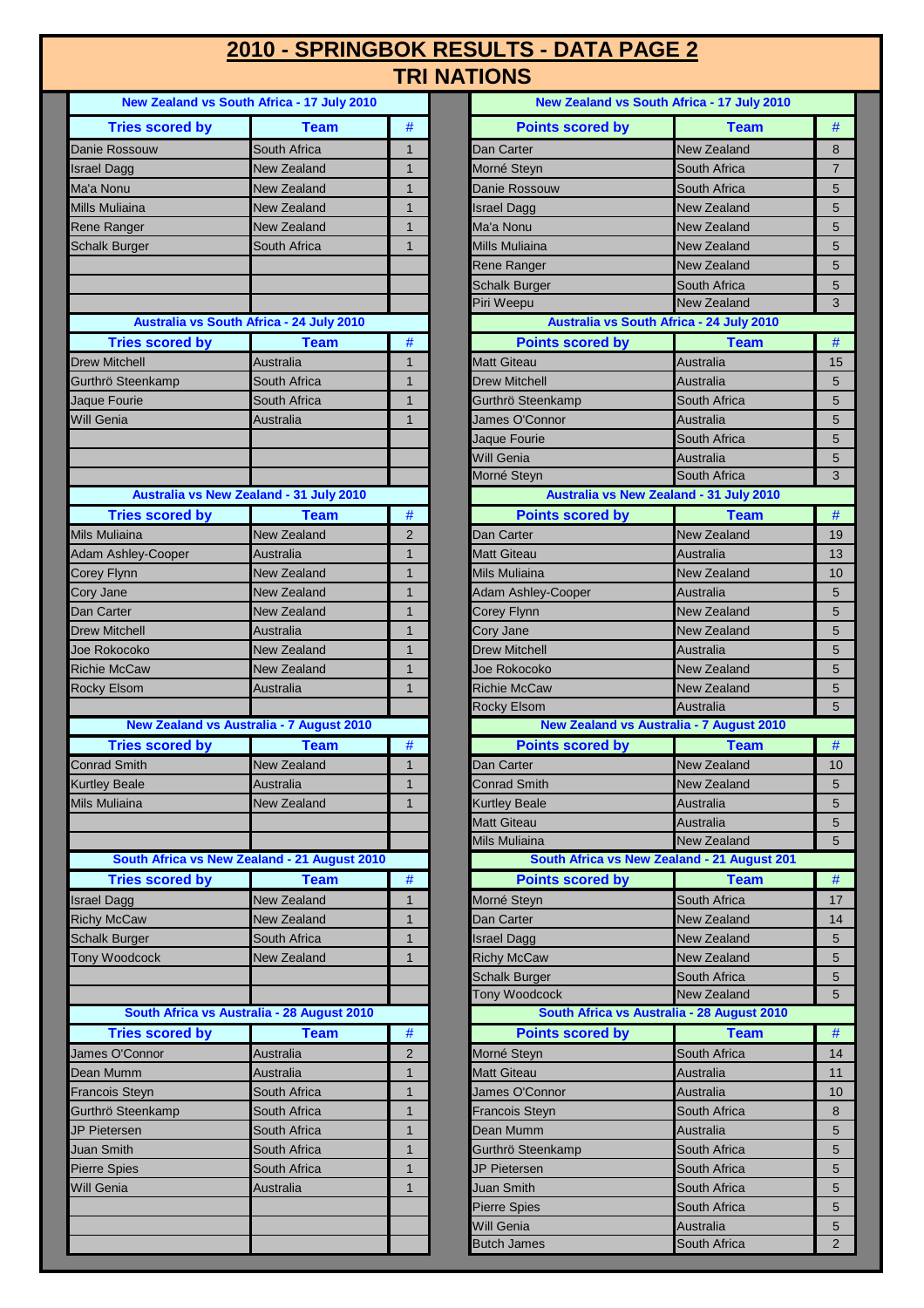#### **TRI NATIONS 2010 - SPRINGBOK RESULTS - DATA PAGE 3**

| South Africa vs Australia - 4 September 2010 |                                                     |   |  |  |
|----------------------------------------------|-----------------------------------------------------|---|--|--|
| <b>Tries scored by</b>                       | <b>Team</b>                                         | # |  |  |
| <b>Drew Mitchell</b>                         | Australia                                           | 1 |  |  |
| Gurthro Steenkamp                            | South Africa                                        | 1 |  |  |
| James O'Connor                               | Australia                                           | 1 |  |  |
| Jaque Fourie                                 | South Africa                                        | 1 |  |  |
| Jean de Villiers                             | South Africa                                        | 1 |  |  |
| <b>Kurtley Beale</b>                         | Australia                                           | 1 |  |  |
| <b>Rocky Elsom</b>                           | Australia                                           | 1 |  |  |
| <b>Stephen Moore</b>                         | <b>Australia</b>                                    | 1 |  |  |
|                                              |                                                     |   |  |  |
|                                              |                                                     |   |  |  |
|                                              | <b>New Zealand vs Australia - 11 September 2010</b> |   |  |  |
| <b>Tries scored by</b>                       | <b>Team</b>                                         | # |  |  |
| <b>Adam Ashley-Cooper</b>                    | Australia                                           | 1 |  |  |
| James O'Connor                               | Australia                                           | 1 |  |  |
| Kieran Read                                  | <b>New Zealand</b>                                  | 1 |  |  |
| <b>Richie McCaw</b>                          | <b>New Zealand</b>                                  | 1 |  |  |
|                                              |                                                     |   |  |  |
|                                              |                                                     |   |  |  |
|                                              |                                                     |   |  |  |
|                                              |                                                     |   |  |  |

| South Africa vs Australia - 4 September 2010 |                                              |   | South Africa vs Australia - 4 September 2010 |                    |    |
|----------------------------------------------|----------------------------------------------|---|----------------------------------------------|--------------------|----|
| <b>Tries scored by</b>                       | <b>Team</b>                                  | # | <b>Points scored by</b>                      | <b>Team</b>        | #  |
| <b>Drew Mitchell</b>                         | Australia                                    |   | Morné Steyn                                  | South Africa       | 24 |
| Gurthro Steenkamp                            | South Africa                                 | 1 | <b>Matt Giteau</b>                           | Australia          | 11 |
| James O'Connor                               | Australia                                    |   | <b>Drew Mitchell</b>                         | Australia          | 5  |
| Jaque Fourie                                 | South Africa                                 |   | Gurthro Steenkamp                            | South Africa       | 5  |
| Jean de Villiers                             | South Africa                                 | 1 | James O'Connor                               | Australia          | 5  |
| <b>Kurtley Beale</b>                         | Australia                                    | 1 | Jaque Fourie                                 | South Africa       | 5  |
| Rocky Elsom                                  | Australia                                    |   | Jean de Villiers                             | South Africa       | 5  |
| <b>Stephen Moore</b>                         | Australia                                    | 1 | <b>Kurtley Beale</b>                         | Australia          | 5  |
|                                              |                                              |   | Rocky Elsom                                  | Australia          | 5  |
|                                              |                                              |   | <b>Stephen Moore</b>                         | Australia          | 5  |
|                                              | New Zealand vs Australia - 11 September 2010 |   | New Zealand vs Australia - 11 September 2010 |                    |    |
| <b>Tries scored by</b>                       | <b>Team</b>                                  | # | <b>Points scored by</b>                      | <b>Team</b>        | #  |
| Adam Ashley-Cooper                           | Australia                                    |   | Piri Weepu                                   | New Zealand        | 13 |
| James O'Connor                               | Australia                                    |   | <b>Matt Giteau</b>                           | Australia          | 9  |
| Kieran Read                                  | New Zealand                                  |   | <b>Adam Ashley-Cooper</b>                    | Australia          | 5  |
| <b>Richie McCaw</b>                          | <b>New Zealand</b>                           |   | James O'Connor                               | Australia          | 5  |
|                                              |                                              |   | Kieran Read                                  | New Zealand        | 5  |
|                                              |                                              |   | <b>Richie McCaw</b>                          | <b>New Zealand</b> | 5  |
|                                              |                                              |   | <b>Kurtley Beale</b>                         | Australia          | 3  |
|                                              |                                              |   |                                              |                    |    |

#### **OUTBOUND TOURS 2010 - SPRINGBOK RESULTS**

| <b>Ireland vs South Africa - 6 November 2010</b> |                                                    |                |  |  |
|--------------------------------------------------|----------------------------------------------------|----------------|--|--|
| <b>Tries scored by</b>                           | <b>Team</b>                                        | #              |  |  |
| Gio Aplon                                        | South Africa                                       | 1              |  |  |
| Juan Smith                                       | South Africa                                       | 1              |  |  |
| Rob Kearney                                      | Ireland                                            | 1              |  |  |
| Tommy Bowe                                       | Ireland                                            | 1              |  |  |
|                                                  |                                                    |                |  |  |
|                                                  |                                                    |                |  |  |
|                                                  |                                                    |                |  |  |
|                                                  |                                                    |                |  |  |
|                                                  | <b>Wales vs South Africa - 13 November 2010</b>    |                |  |  |
| <b>Tries scored by</b>                           | <b>Team</b>                                        | #              |  |  |
| George North                                     | Wales                                              | 2              |  |  |
| <b>James Hook</b>                                | Wales                                              | $\overline{1}$ |  |  |
| Victor Matfield                                  | South Africa                                       | $\overline{1}$ |  |  |
| Willem Alberts                                   | South Africa                                       | 1              |  |  |
|                                                  |                                                    |                |  |  |
|                                                  |                                                    |                |  |  |
|                                                  | <b>Scotland vs South Africa - 20 November 2010</b> |                |  |  |
| <b>Tries scored by</b>                           | <b>Team</b>                                        | #              |  |  |
| Willem Alberts                                   | South Africa                                       | 1              |  |  |
|                                                  |                                                    |                |  |  |
|                                                  |                                                    |                |  |  |
|                                                  | <b>England vs South Africa - 27 November 2010</b>  |                |  |  |
| <b>Tries scored by</b>                           | <b>Team</b>                                        | #              |  |  |
|                                                  |                                                    |                |  |  |
|                                                  |                                                    |                |  |  |
|                                                  |                                                    |                |  |  |
|                                                  |                                                    |                |  |  |
|                                                  |                                                    |                |  |  |
|                                                  |                                                    |                |  |  |
|                                                  |                                                    |                |  |  |
|                                                  |                                                    |                |  |  |
|                                                  |                                                    |                |  |  |
|                                                  |                                                    |                |  |  |

|                        | <b>Ireland vs South Africa - 6 November 2010</b>  |                |                         | Ireland vs South Africa - 6 November 2010         |                   |
|------------------------|---------------------------------------------------|----------------|-------------------------|---------------------------------------------------|-------------------|
| <b>Tries scored by</b> | <b>Team</b>                                       | $\#$           | <b>Points scored by</b> | <b>Team</b>                                       | $\#$              |
| Gio Aplon              | South Africa                                      | 1              | Patrick Lambie          | South Africa                                      | 11                |
| Juan Smith             | South Africa                                      | 1              | Jonathan Sexton         | Ireland                                           | 9                 |
| Rob Kearney            | Ireland                                           | $\mathbf{1}$   | Gio Aplon               | South Africa                                      | 5                 |
| Tommy Bowe             | Ireland                                           | 1              | <b>Juan Smith</b>       | South Africa                                      | 5                 |
|                        |                                                   |                | Rob Kearney             | Ireland                                           | 5                 |
|                        |                                                   |                | Tommy Bowe              | Ireland                                           | 5                 |
|                        |                                                   |                | Morné Steyn             | South Africa                                      | $\overline{2}$    |
|                        |                                                   |                | Ronan O'Gara            | Ireland                                           | $\overline{2}$    |
|                        | <b>Wales vs South Africa - 13 November 2010</b>   |                |                         | <b>Wales vs South Africa - 13 November 2010</b>   |                   |
| <b>Tries scored by</b> | <b>Team</b>                                       | #              | <b>Points scored by</b> | <b>Team</b>                                       | $\#$              |
| George North           | Wales                                             | $\overline{2}$ | Morné Steyn             | South Africa                                      | 19                |
| James Hook             | Wales                                             | 1              | George North            | Wales                                             | 10                |
| <b>Victor Matfield</b> | South Africa                                      | 1              | Stephen Jones           | Wales                                             | 10                |
| <b>Willem Alberts</b>  | South Africa                                      | 1              | James Hook              | Wales                                             | 5                 |
|                        |                                                   |                | Victor Matfield         | <b>Blue Bulls</b>                                 | 5                 |
|                        |                                                   |                | <b>Willem Alberts</b>   | <b>Sharks</b>                                     | 5                 |
|                        | Scotland vs South Africa - 20 November 2010       |                |                         | Scotland vs South Africa - 20 November 2010       |                   |
| <b>Tries scored by</b> | <b>Team</b>                                       | #              | <b>Points scored by</b> | <b>Team</b>                                       | $\#$              |
| <b>Willem Alberts</b>  | South Africa                                      | 1              | Dan Parks               | Scotland                                          | 21                |
|                        |                                                   |                | Morné Steyn             | South Africa                                      | $12 \overline{ }$ |
|                        |                                                   |                | Willem Alberts          | South Africa                                      | 5                 |
|                        | <b>England vs South Africa - 27 November 2010</b> |                |                         | <b>England vs South Africa - 27 November 2010</b> |                   |
| <b>Tries scored by</b> | <b>Team</b>                                       | #              | <b>Points scored by</b> | <b>Team</b>                                       | $\#$              |
|                        |                                                   |                |                         |                                                   |                   |
|                        |                                                   |                |                         |                                                   |                   |
|                        |                                                   |                |                         |                                                   |                   |
|                        |                                                   |                |                         |                                                   |                   |
|                        |                                                   |                |                         |                                                   |                   |
|                        |                                                   |                |                         |                                                   |                   |
|                        |                                                   |                |                         |                                                   |                   |
|                        |                                                   |                |                         |                                                   |                   |
|                        |                                                   |                |                         |                                                   |                   |
|                        |                                                   |                |                         |                                                   |                   |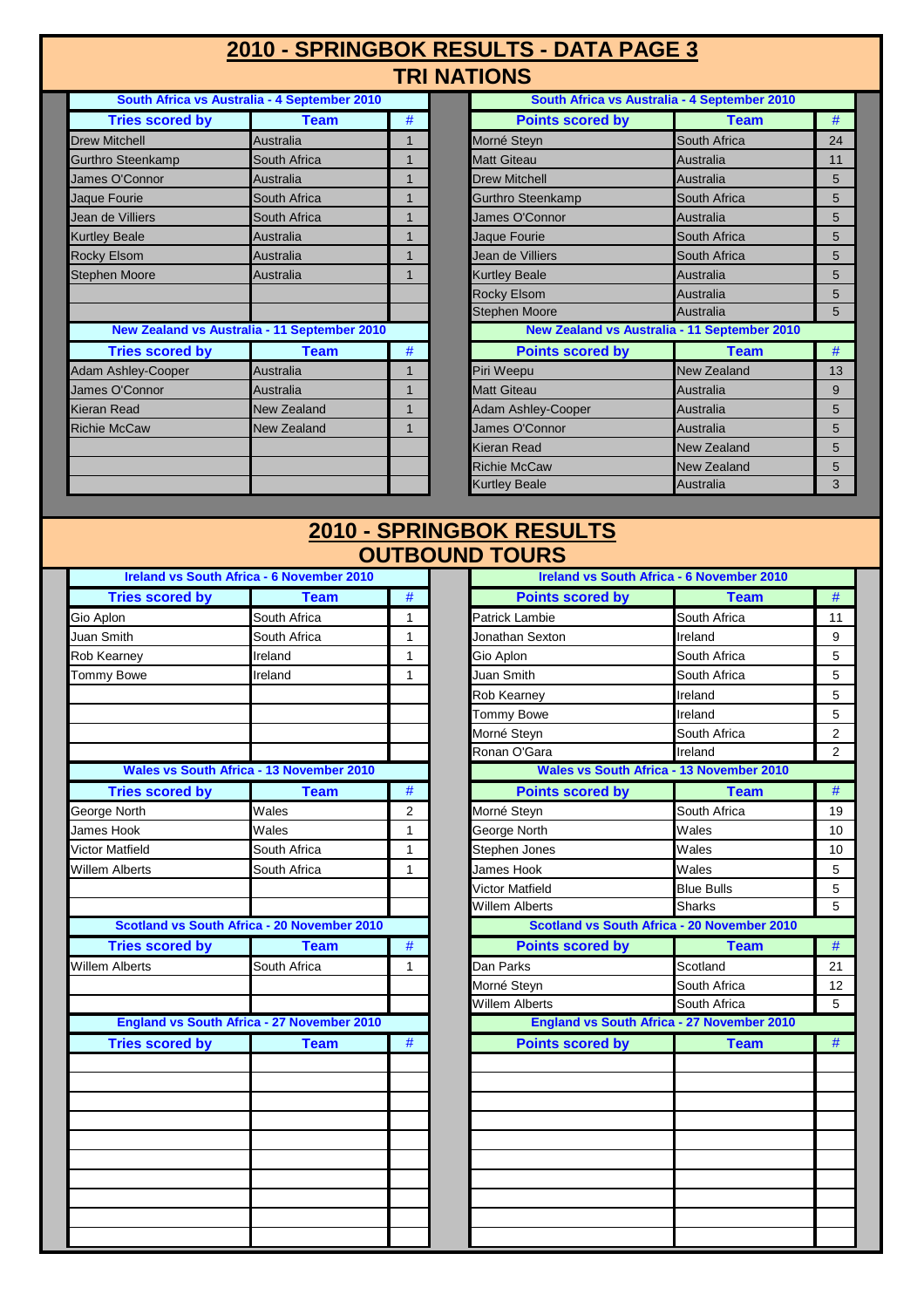| 2010 - SPRINGBOK RESULTS - DATA PAGE 4<br><b>TRI NATIONS</b> |                                                     |             |    |                                                     |                                             |             |     |  |
|--------------------------------------------------------------|-----------------------------------------------------|-------------|----|-----------------------------------------------------|---------------------------------------------|-------------|-----|--|
|                                                              | <b>Barbarians vs South Africa - 4 December 2010</b> |             |    | <b>Barbarians vs South Africa - 4 December 2010</b> |                                             |             |     |  |
|                                                              | <b>Tries scored by</b>                              | <b>Team</b> | #  |                                                     | <b>Points scored by</b>                     | <b>Team</b> | #   |  |
|                                                              |                                                     |             |    |                                                     |                                             |             |     |  |
|                                                              |                                                     |             |    |                                                     |                                             |             |     |  |
|                                                              |                                                     |             |    |                                                     |                                             |             |     |  |
|                                                              |                                                     |             |    |                                                     |                                             |             |     |  |
|                                                              |                                                     |             |    |                                                     |                                             |             |     |  |
|                                                              | Total tries scored - 2010 - Internationals          |             | 88 |                                                     | Total points scored - 2010 - Internationals |             | 856 |  |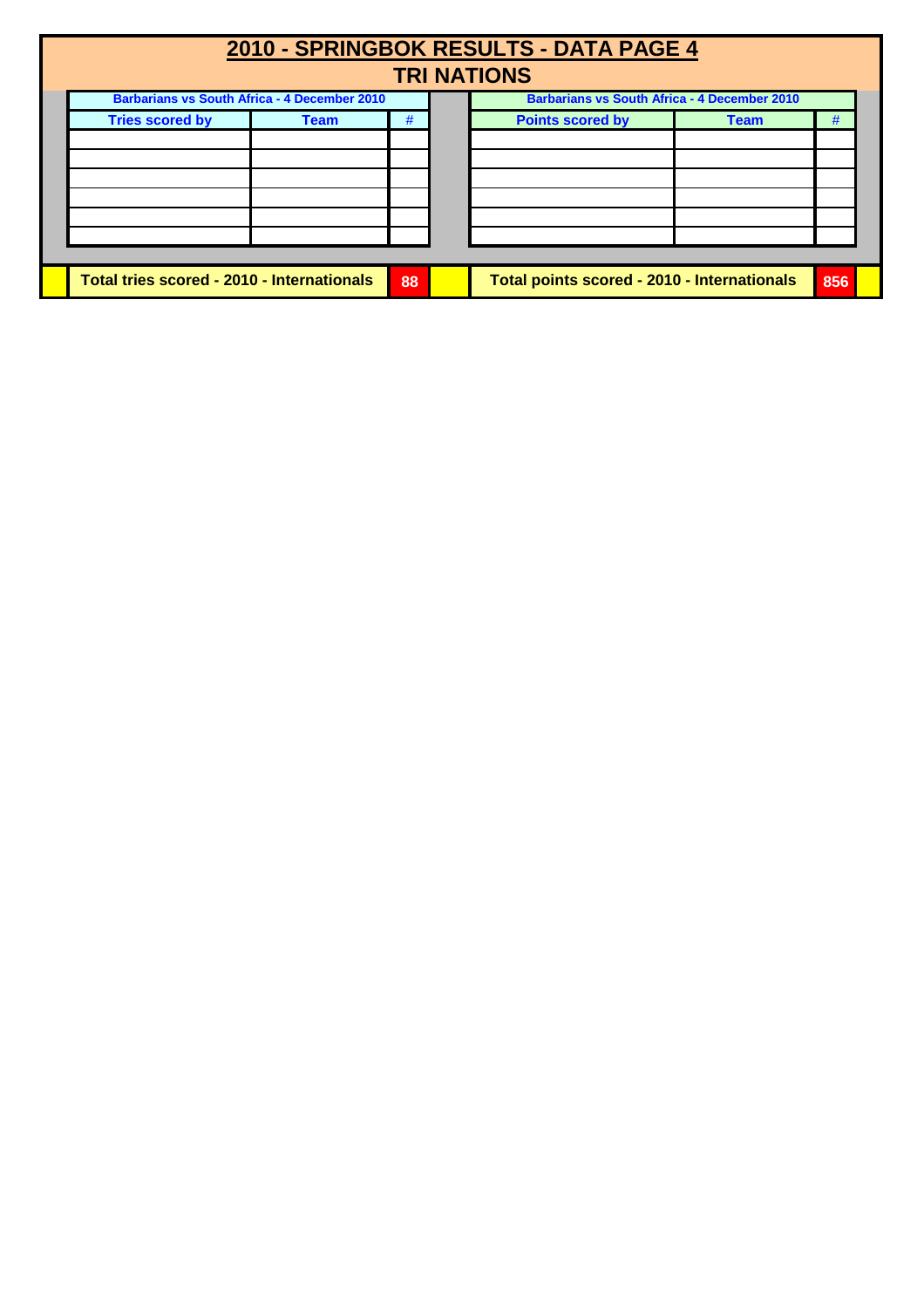# **2002 - SPRINGBOK RESULTS YELLOW OR RED CARDS & SUSPENSIONS - DATA PAGE 5**

|                 | 2002 - SPRINGBOK RESULTS   |                                                  |                                                    |                                          |                   |  |  |  |  |
|-----------------|----------------------------|--------------------------------------------------|----------------------------------------------------|------------------------------------------|-------------------|--|--|--|--|
| #               | <b>Offender</b><br>Game    |                                                  | <b>Referee</b>                                     | <b>Offence</b>                           | <b>Team</b>       |  |  |  |  |
| $\overline{2}$  | Willie Meyer 3 (1)         | <b>South Africa vs Wales</b>                     | <b>Tony Spreadbury</b>                             | <b>Professional foul</b>                 | Cats              |  |  |  |  |
| 5               | Marius Joubert 13 (1)      | <b>New Zealand vs South Africa</b>               | <b>Stuart Dickinson</b>                            | High tackle & punching                   | <b>Stormers</b>   |  |  |  |  |
| 6               | Werner Greef 15 (1)        | <b>Australia vs South Africa</b>                 | <b>Steve Lander</b>                                | Tackle in the air                        | <b>Stormers</b>   |  |  |  |  |
| 8               | DeWet Barry 12 (1)         | South Africa vs Australia                        | <b>Paddy O'Brien</b>                               | Punching                                 | <b>Stormers</b>   |  |  |  |  |
| 8               | Marius Joubert 13 (2)      | South Africa vs Australia                        | Paddy O'Brien                                      | High Tackle x2                           | <b>Stormers</b>   |  |  |  |  |
| 9               | Bakkies Botha 4 (1)        | <b>France vs South Africa</b>                    | <b>Alain Rolland</b>                               | <b>Kneeing</b>                           | <b>Blue Bulls</b> |  |  |  |  |
| 11              | Jannes Labuschagne 4 (1)   | <b>England vs South Africa</b>                   | Paddy O'Brien                                      | Late shoulder charge                     | Cats              |  |  |  |  |
|                 |                            | 2003 - SPRINGBOK RESULTS                         |                                                    |                                          |                   |  |  |  |  |
| #               | <b>Offender</b>            | Game                                             | <b>Referee</b>                                     | <b>Offence</b>                           | <b>Team</b>       |  |  |  |  |
| $\mathbf{1}$    | Victor Matfield 5 (1)      | South Africa vs Scotland - 1 <sup>st</sup> Test  | Joël Jutge                                         | <b>Professional foul</b>                 | <b>Blue Bulls</b> |  |  |  |  |
| $\mathbf{1}$    | Joost v/d Westhuizen 9 (1) | South Africa vs Scotland - 1 <sup>st</sup> Test  | Joël Jutge                                         | <b>Professional foul</b>                 | <b>Blue Bulls</b> |  |  |  |  |
| $\overline{2}$  | Robbie Kempson 1 (1)       | South Africa vs Scotland - 2 <sup>nd</sup> Test  | <b>Scott Young</b>                                 | Late tackle?!!!!                         | <b>Stormers</b>   |  |  |  |  |
| 4               | Dewet Barry 12 (2)         | South Africa vs Australia - 1st 3N               | <b>Steve Welsh</b>                                 | <b>Professional foul</b>                 | <b>Stormers</b>   |  |  |  |  |
| 6               | Danie Coetzee 2 (1)        | Australia vs South Africa - W/C G2               | Paddy O'Brien                                      | <b>Professional foul</b>                 | <b>Blue Bulls</b> |  |  |  |  |
| 6               | Robbie Kempson 1 (2)       | Australia vs South Africa - W/C G2               | <b>Paddy O'Brien</b>                               | <b>Professional foul</b>                 | <b>Stormers</b>   |  |  |  |  |
| 6               | Robbie Kempson 1 (3)       | Australia vs South Africa - W/C G2               | <b>Sighted 4W (Paddy O'Brien)</b>                  | Dangerous late tackle                    | <b>Stormers</b>   |  |  |  |  |
| 6               | Bakkies Botha 4 (2)        | Australia vs South Africa - W/C G2               | Sighted 8W (Paddy O'Brien)                         | Dirty play                               | <b>Blue Bulls</b> |  |  |  |  |
|                 |                            | 2004 - SPRINGBOK RESULTS                         |                                                    |                                          |                   |  |  |  |  |
| #               | <b>Offender</b>            | Game                                             | <b>Referee</b>                                     | <b>Offence</b>                           | <b>Team</b>       |  |  |  |  |
|                 |                            |                                                  |                                                    |                                          |                   |  |  |  |  |
| $\mathbf{1}$    | Schalk Burger 6 (1)        | South Africa vs Ireland - 1 <sup>st</sup> Test   | <b>Tony Spreadbury</b>                             | <b>Stiff-arm Punching</b>                | <b>Stormers</b>   |  |  |  |  |
| $\overline{2}$  | Wayne Julies 12 (1)        | South Africa vs Ireland - 2 <sup>nd</sup> Test   | Joël Jutge                                         | <b>Repeated infringements</b>            | Lions             |  |  |  |  |
| 8               | Percy Montgomery 15 (1)    | South Africa vs Australia - 2 <sup>nd</sup> 3N   | <b>Paddy O'Brien</b>                               | Dangerous tackle                         | <b>Stormers</b>   |  |  |  |  |
| 8               | Breyten Paulse 14 (1)      | South Africa vs Australia - 2 <sup>nd</sup> 3N   | <b>Paddy O'Brien</b>                               | <b>Professional foul</b>                 | <b>Stormers</b>   |  |  |  |  |
| 9               | Schalk Burger 6 (2)        | <b>Wales vs South Africa</b>                     | <b>Paddy O'Brien</b>                               | <b>Repeated infringements Stormers</b>   |                   |  |  |  |  |
|                 | 10 Schalk Burger 6 (3)     | <b>Ireland vs South Africa</b>                   | <b>Paul Honiss</b>                                 | <b>Repeated infringements</b>            | <b>Stormers</b>   |  |  |  |  |
| 12              | Victor Matfield 5 (2)      | <b>Scotland vs South Africa</b>                  | <b>Nigel Williams</b>                              | <b>Professional foul</b>                 | <b>Blue Bulls</b> |  |  |  |  |
|                 | 12 Bakkies Botha 4 (3)     | <b>Scotland vs South Africa</b>                  | <b>Nigel Williams</b>                              | <b>Professional foul</b>                 | <b>Blue Bulls</b> |  |  |  |  |
|                 |                            | 2005 - SPRINGBOK RESULTS                         |                                                    |                                          |                   |  |  |  |  |
| #               | <b>Offender</b>            | Game                                             | <b>Referee</b>                                     | <b>Offence</b>                           | <b>Team</b>       |  |  |  |  |
| 3               | Schalk Burger 6 (4)        | South Africa vs France - 2 <sup>nd</sup> Test    | <b>Donald Courtney</b>                             | <b>High tackle</b>                       | <b>Stormers</b>   |  |  |  |  |
| 5               | Breyten Paulse 14 (2)      | South Africa vs Australia - 2 <sup>nd</sup> Test | <b>Steve Walsh</b>                                 | <b>Repeated infringements Stormers</b>   |                   |  |  |  |  |
| 5               | Schalk Burger 6 (5)        | South Africa vs Australia - 2 <sup>nd</sup> Test | <b>Steve Walsh</b>                                 | Dangerous high tackle                    | <b>Stormers</b>   |  |  |  |  |
| 6               | Breyten Paulse 14 (3 + 4)  | South Africa vs Australia - 1st 3N               | Alain Rolland (Yellow + Sighted 3W P/foul, Kicking |                                          | <b>Stormers</b>   |  |  |  |  |
|                 | 10 Jean de Villiers 12 (1) | South Africa vs Argentina                        | <b>Tony Spreadbury</b>                             | Dangerous play                           | <b>Stormers</b>   |  |  |  |  |
|                 | 11 Percy Montgomery 15 (2) | <b>Wales vs South Africa</b>                     | <b>Stuart Dickinson</b>                            | Dangerous tackle                         | <b>Sharks</b>     |  |  |  |  |
|                 | 12 John Smith 2 (1)        | <b>France vs South Africa</b>                    | <b>Scott Young</b>                                 | ????Who knows                            | <b>Sharks</b>     |  |  |  |  |
|                 |                            | 2006 - SPRINGBOK RESULTS                         |                                                    |                                          |                   |  |  |  |  |
| #               | <b>Offender</b>            | Game                                             | <b>Referee</b>                                     | <b>Offence</b>                           | <b>Team</b>       |  |  |  |  |
| 5               | Victor Matfield 5 (3)      | Australia vs South Africa - 1 <sup>st</sup> 3N   | <b>Paul Honiss</b>                                 | <b>Professional foul</b>                 | <b>Blue Bulls</b> |  |  |  |  |
|                 | 13 Jean de Villiers 12 (2) | England vs South Africa - 2 <sup>nd</sup> Test   | <b>Steve Walsh</b>                                 | <b>Professional foul</b>                 | <b>Stormers</b>   |  |  |  |  |
|                 |                            | 2007 - SPRINGBOK RESULTS                         |                                                    |                                          |                   |  |  |  |  |
| #               | <b>Offender</b>            | Game                                             | <b>Referee</b>                                     | <b>Offence</b>                           | <b>Team</b>       |  |  |  |  |
| $\overline{2}$  | Bryan Habana 11 (1)        | South Africa vs England - 2 <sup>nd</sup> 3N     | Joël Jutge                                         | Deliberate knock down                    | <b>Blue Bulls</b> |  |  |  |  |
| 3               | Bob Skinstad 8 (1)         | South Africa vs Samoa                            | <b>Malcolm Changleng</b>                           | <b>Professional foul</b>                 | <b>Sharks</b>     |  |  |  |  |
| 4               | Pierre Spies 8 (1)         | South Africa vs Australia - 1st 3N               | <b>Wayne Barnes</b>                                | <b>Repeated infringements Blue Bulls</b> |                   |  |  |  |  |
| $5\phantom{.0}$ | Pedrie Wannenburg 7 (1)    | South Africa vs New Zealand - 2 <sup>nd</sup> 3N | <b>Alain Rolland</b>                               | <b>Professional foul</b>                 | <b>Blue Bulls</b> |  |  |  |  |
| 6               | Garry Botha 2 (1)          | Australia vs South Africa - 3 <sup>rd</sup> 3N   | <b>Paul Honiss</b>                                 | <b>Professional foul</b>                 | <b>Blue Bulls</b> |  |  |  |  |
| 6               | Johan Muller 5 (1)         | Australia vs South Africa - 3 <sup>rd</sup> 3N   | <b>Paul Honiss</b>                                 | Punching                                 | <b>Sharks</b>     |  |  |  |  |
| $\overline{7}$  | Pedrie Wannenburg 7 (2)    | New Zealand vs South Africa - 4 <sup>th</sup> 3N | <b>Stuart Dickinson</b>                            | <b>Professional foul</b>                 | <b>Blue Bulls</b> |  |  |  |  |
| 11              | Schalk Burger 6 (6)        | South Africa vs Samoa - W/C G6                   | Sighted 2W (Paul Honiss)                           | Dangerous tackle                         | <b>Stormers</b>   |  |  |  |  |
|                 | 13 Bryan Habana 11 (2)     | South Africa vs Tonga - W/C G24                  | <b>Wayne Barnes</b>                                | <b>Professional foul</b>                 | <b>Blue Bulls</b> |  |  |  |  |
|                 | 13 Francois Steyn 12 (1)   | South Africa vs Tonga - W/C G24                  | <b>Wayne Barnes</b>                                | <b>Fighting</b>                          | <b>Sharks</b>     |  |  |  |  |
|                 | 16 Juan Smith 7 (1)        | South Africa vs Argentina - W/C G46              | <b>Steve Walsh</b>                                 | <b>High tackle</b>                       | Freestate         |  |  |  |  |
|                 |                            |                                                  |                                                    |                                          |                   |  |  |  |  |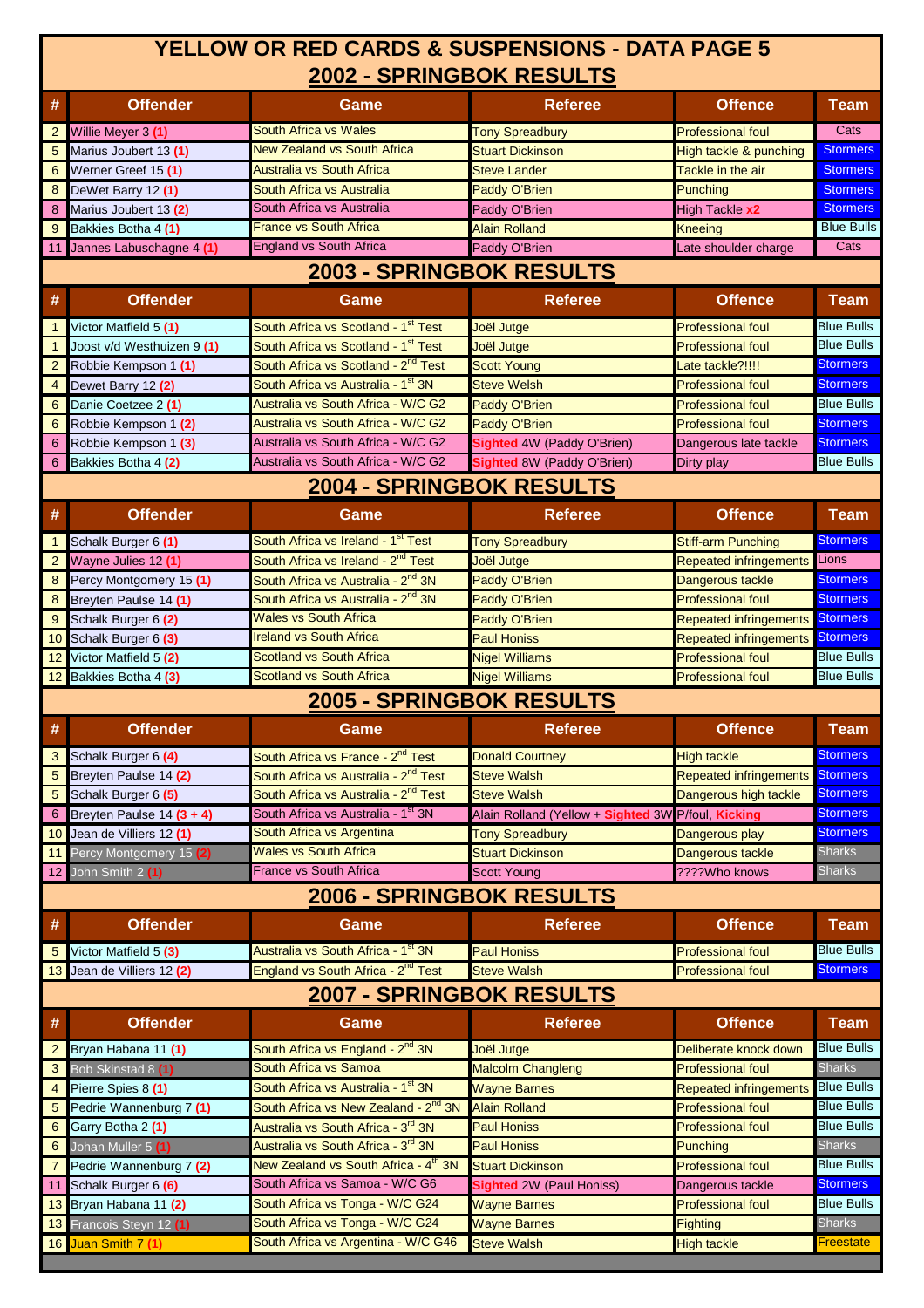### **2008 - SPRINGBOK RESULTS YELLOW OR RED CARDS & SUSPENSIONS - DATA PAGE 6**

| #               | <b>Offender</b>           | Game                                             | <b>Referee</b>                       | <b>Offence</b>                | <b>Team</b>       |
|-----------------|---------------------------|--------------------------------------------------|--------------------------------------|-------------------------------|-------------------|
| $\mathbf{1}$    | CJ van der Linde 3 (1)    | Southa Africa vs Wales - 1st Test                | <b>Dave Pearson</b>                  | Fighting                      | <b>Freestate</b>  |
| $5\phantom{.0}$ | Victor Matfield 5 (4)     | South Africa vs New Zealand - 2 <sup>nd</sup> 3N | <b>Matt Goddard</b>                  | <b>High tackle</b>            | <b>Blue Bulls</b> |
| 5 <sup>5</sup>  | Bismarck du Plessis 2 (1) | South Africa vs New Zealand - 2 <sup>nd</sup> 3N | <b>Sighted 3W (Matt Goddard)</b>     | Eye gouging                   | <b>Sharks</b>     |
| 9               | CJ van der Linde 3 (2)    | South Africa vs Australia - 5 <sup>th</sup> 3N   | Sighted 4W (Lyndon Bray)             | <b>Head butt</b>              | <b>Freestate</b>  |
| 11              | Jaque Fourie 13 (1)       | <b>Wales vs South Africa</b>                     | <b>Alain Rolland</b>                 | <b>Repeated infringements</b> | Lions             |
| 12 <sub>2</sub> | Tendai Mtawariri 1 (1)    | <b>England vs South Africa</b>                   | <b>Nigel Owens</b>                   | <b>Repeated infringements</b> | <b>Sharks</b>     |
| 12 <sup>2</sup> | Conrad Jantjes 15 (1)     | <b>England vs South Africa</b>                   | <b>Nigel Owens</b>                   | <b>Professional foul</b>      | <b>Stormers</b>   |
|                 |                           | 2009 - SPRINGBOK RESULTS                         |                                      |                               |                   |
| #               | <b>Offender</b>           | Game                                             | <b>Referee</b>                       | <b>Offence</b>                | <b>Team</b>       |
| $\overline{2}$  | Schalk Burger 6 (7)       | South Africa vs Lions - 2 <sup>nd</sup> Test     | Cristophe Berdos (Red + Sighted 8)   | <b>Eye gouging</b>            | <b>Stormers</b>   |
| 2               | Bakkies Botha 4 (4)       | South Africa vs Lions - 2 <sup>nd</sup> Test     | <b>Sighted</b> 2W (Cristophe Berdos) | Dangerous tackle (???)        | <b>Blue Bulls</b> |
| $5\phantom{.0}$ | JP Pietersen 14 (1)       | South Africa vs New Zealand - 2 <sup>nd</sup> 3N | <b>Nigel Owens</b>                   | <b>High tackle</b>            | <b>Sharks</b>     |
| $5\phantom{.0}$ | Bakkies Botha 4 (5)       | South Africa vs New Zealand - 2 <sup>nd</sup> 3N | <b>Nigel Owens</b>                   | <b>Professional foul</b>      | <b>Blue Bulls</b> |
| 9               | Jaque Fourie 13 (2)       | New Zealand vs South Africa - 6 <sup>th</sup> 3N | Sighted 4W (Nigel Owens)             | Spear tackle                  | Lions             |
| 11              | Morné Steyn (1)           | <b>France vs South Africa</b>                    | <b>Wayne Barnes</b>                  | <b>Tripping</b>               | <b>Blue Bulls</b> |
| 11              | Ryan Kankowski (1)        | <b>France vs South Africa</b>                    | <b>Wayne Barnes</b>                  | <b>Professional foul</b>      | <b>Sharks</b>     |
|                 |                           | 2010 - SPRINGBOK RESULTS                         |                                      |                               |                   |
| #               | <b>Offender</b>           | Game                                             | <b>Referee</b>                       | <b>Offence</b>                | <b>Team</b>       |
| $\overline{2}$  | Flip van der Merwe (1)    | <b>South Africa vs France</b>                    | <b>Bryce Lawrence</b>                | <b>Cynical play</b>           | <b>Blue Bulls</b> |
| 3               | <b>Butch James (1)</b>    | South Africa vs Italy                            | <b>Andrew Small</b>                  | <b>High tackle</b>            | <b>Bath</b>       |
| 5               | Bakkies Botha 4 (6)       | New Zealand vs South Africa - 1st 3N             | Allen Lewis (Yellow + Sighted 9W)    | Prof foul, Head Butt          | <b>Blue Bulls</b> |
| 6               | Danie Rossouw (1)         | New Zealand vs South Africa - 2 <sup>nd</sup> 3N | <b>Alain Rolland</b>                 | Foul play                     | <b>Blue Bulls</b> |
| $6\overline{6}$ | Jean de Villiers (3)      | New Zealand vs South Africa - 2 <sup>nd</sup> 3N | <b>Sighted</b> 2W (Alain Rolland)    | <b>Spear tackle</b>           | <b>Munster</b>    |
| $\overline{7}$  | Jaque Fourie (3)          | Australia vs South Africa - 3rd 3N               | George Clancy (Ylw + Sighted 4W)     | <b>Spear tackle</b>           | <b>Stormers</b>   |
| $\overline{7}$  | <b>BJ</b> Botha           | Australia vs South Africa - 3rd 3N               | <b>George Clancy</b>                 | <b>Professional foul</b>      | <b>Harlequins</b> |
|                 | 11 Bryan Habana (3)       | <b>Ireland vs South Africa</b>                   | <b>Nigel Owens</b>                   | <b>Professional foul</b>      | <b>Stormers</b>   |
|                 |                           |                                                  |                                      |                               |                   |
|                 |                           |                                                  |                                      |                               |                   |
|                 |                           |                                                  |                                      |                               |                   |
|                 |                           |                                                  |                                      |                               |                   |
|                 |                           |                                                  |                                      | <b>Total for this year</b>    | 8                 |
|                 |                           |                                                  |                                      | Average per game for          | C E               |

| Average per game for<br>this year      | 0.54 |
|----------------------------------------|------|
| <b>Total for past 9 yrs</b>            | 65   |
| Average per game for<br>the past 9 yrs | 0.54 |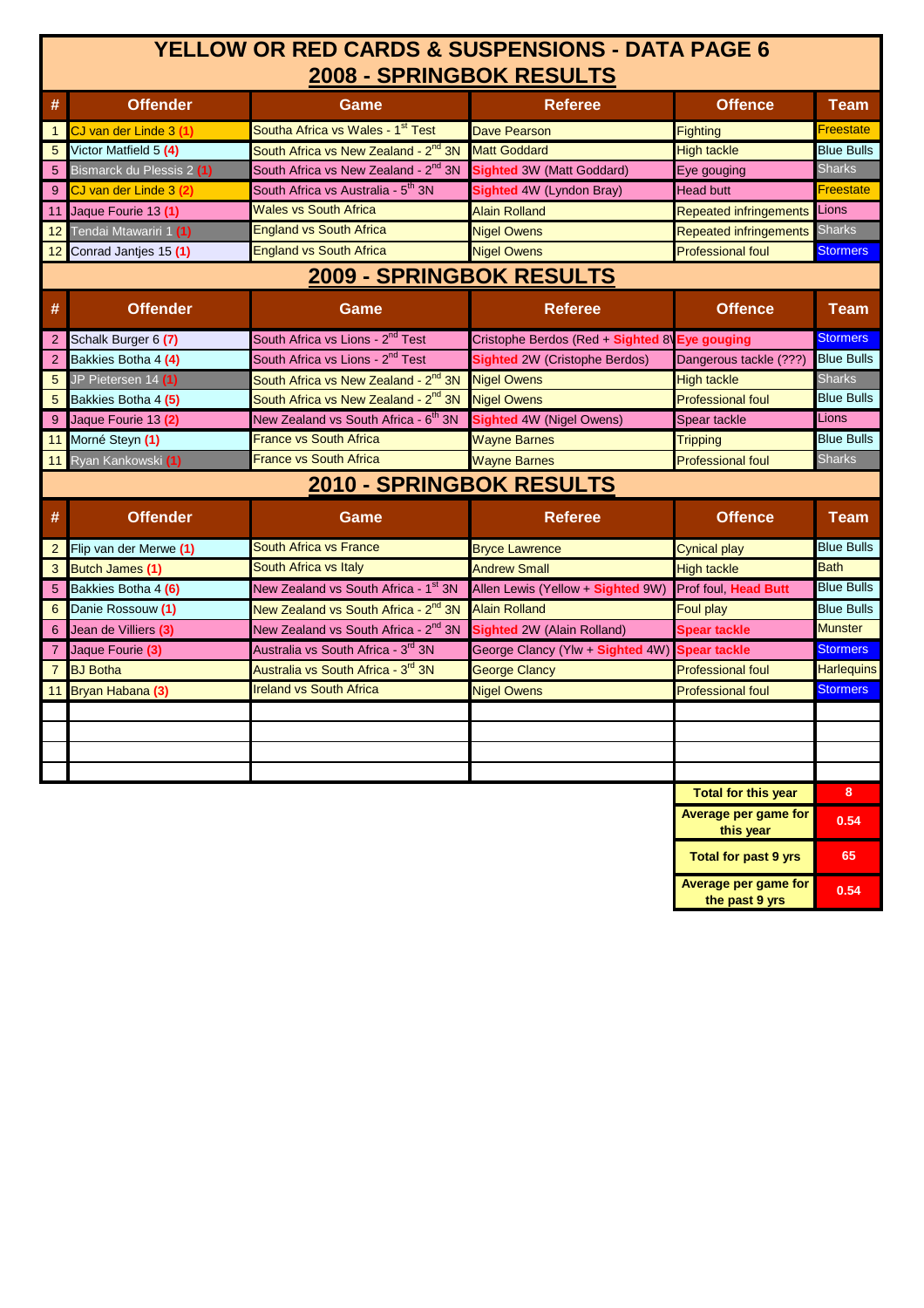#### **TOP SCORERS 2010 - SPRINGBOK RESULTS - DATA PAGE 7**

| <b>Test Springboks - Tri scoring list</b> |                                        |                |  |  |
|-------------------------------------------|----------------------------------------|----------------|--|--|
| <b>Tries scored by</b>                    | <b>Provincial Team</b>                 | #              |  |  |
| Gurthrö Steenkamp                         | <b>Blue Bulls</b>                      | 4              |  |  |
| Gio Aplon                                 | <b>WP</b>                              | 3              |  |  |
| Morné Steyn                               | <b>Blue Bulls</b>                      | 3              |  |  |
| Pierre Spies                              | <b>Blue Bulls</b>                      | 3              |  |  |
| Bryan Habana                              | <b>WP</b>                              | $\overline{2}$ |  |  |
| Francois Louw                             | <b>Blue Bulls</b>                      | $\overline{2}$ |  |  |
| Jaque Fourie                              | <b>WP</b>                              | 2              |  |  |
| Juan Smith                                | South Africa                           | 2              |  |  |
| Schalk Burger                             | <b>WP</b>                              | 2              |  |  |
| Willem Alberts                            | <b>Sharks</b>                          | 2              |  |  |
| <b>BJ</b> Botha                           | Overseas Mercenary                     | 1              |  |  |
| Danie Rossouw                             | <b>Blue Bulls</b>                      | 1              |  |  |
| Dewald Potgieter                          | <b>Blue Bulls</b>                      | 1              |  |  |
| Flip vd Merwe                             | <b>Blue Bulls</b>                      | 1              |  |  |
| Francois Steyn                            | Overseas Mercenary                     | 1              |  |  |
| Jannie du Plessis                         | Sharks                                 | 1              |  |  |
| Jean de Villiers                          | Overseas Mercenary                     | 1              |  |  |
| JP Pietersen                              | South Africa                           | 1              |  |  |
| Juan de Jongh                             | <b>WP</b>                              | 1              |  |  |
| Odwa Ndungane                             | Sharks                                 | 1              |  |  |
| Victor Matfield                           | <b>Blue Bulls</b>                      | 1              |  |  |
| Zane Kirchner                             | <b>Blue Bulls</b>                      | 1              |  |  |
|                                           |                                        |                |  |  |
|                                           |                                        |                |  |  |
|                                           |                                        |                |  |  |
|                                           |                                        |                |  |  |
|                                           |                                        |                |  |  |
|                                           |                                        |                |  |  |
|                                           |                                        |                |  |  |
|                                           |                                        |                |  |  |
|                                           | <b>Total tries</b><br>for South Africa | 37             |  |  |

|                        | <b>Test Springboks - Tri scoring list</b> |                         |                         | <b>Test Springboks - Points scoring list</b> |
|------------------------|-------------------------------------------|-------------------------|-------------------------|----------------------------------------------|
| <b>Tries scored by</b> | <b>Provincial Team</b>                    | $\#$                    | <b>Points scored by</b> | <b>Provincial Team</b>                       |
| Gurthrö Steenkamp      | <b>Blue Bulls</b>                         | 4                       | Morné Steyn             | <b>Blue Bulls</b>                            |
| Gio Aplon              | WP                                        | 3                       | Ruan Pienaar            | Sharks                                       |
| Morné Steyn            | <b>Blue Bulls</b>                         | 3                       | Gurthrö Steenkamp       | <b>Blue Bulls</b>                            |
| Pierre Spies           | <b>Blue Bulls</b>                         | 3                       | Gio Aplon               | <b>WP</b>                                    |
| Bryan Habana           | WP                                        | $\overline{2}$          | Pierre Spies            | <b>Blue Bulls</b>                            |
| Francois Louw          | <b>Blue Bulls</b>                         | 2                       | Francois Steyn          | Overseas Mercenary                           |
| Jaque Fourie           | <b>WP</b>                                 | $\overline{2}$          | Bryan Habana            | <b>WP</b>                                    |
| Juan Smith             | South Africa                              | $\overline{\mathbf{c}}$ | <b>Francois Louw</b>    | <b>Blue Bulls</b>                            |
| <b>Schalk Burger</b>   | <b>WP</b>                                 | $\overline{2}$          | Jaque Fourie            | <b>WP</b>                                    |
| Willem Alberts         | Sharks                                    | $\overline{2}$          | Juan Smith              | South Africa                                 |
| <b>BJ</b> Botha        | Overseas Mercenary                        | 1                       | Schalk Burger           | <b>WP</b>                                    |
| Danie Rossouw          | <b>Blue Bulls</b>                         | 1                       | Willem Alberts          | Sharks                                       |
| Dewald Potgieter       | <b>Blue Bulls</b>                         | 1                       | <b>BJ</b> Botha         | <b>Overseas Mercenary</b>                    |
| Flip vd Merwe          | <b>Blue Bulls</b>                         | 1                       | Danie Rossouw           | <b>Blue Bulls</b>                            |
| Francois Steyn         | <b>Overseas Mercenary</b>                 | 1                       | Dewald Potgieter        | <b>Blue Bulls</b>                            |
| Jannie du Plessis      | Sharks                                    | 1                       | Flip vd Merwe           | <b>Blue Bulls</b>                            |
| Jean de Villiers       | Overseas Mercenary                        | 1                       | Jannie du Plessis       | Sharks                                       |
| JP Pietersen           | South Africa                              | 1                       | Jean de Villiers        | Overseas Mercenary                           |
| Juan de Jongh          | <b>WP</b>                                 | 1                       | JP Pietersen            | South Africa                                 |
| Odwa Ndungane          | Sharks                                    | 1                       | Juan de Jongh           | <b>WP</b>                                    |
| Victor Matfield        | <b>Blue Bulls</b>                         | 1                       | Odwa Ndungane           | Sharks                                       |
| Zane Kirchner          | <b>Blue Bulls</b>                         | 1                       | Victor Matfield         | <b>Blue Bulls</b>                            |
|                        |                                           |                         | Zane Kirchner           | <b>Blue Bulls</b>                            |
|                        |                                           |                         | <b>Butch James</b>      | Overseas Mercenary                           |
|                        |                                           |                         | Patrick Lambie          | <b>Sharks</b>                                |
|                        |                                           |                         |                         |                                              |
|                        |                                           |                         |                         |                                              |
|                        |                                           |                         |                         |                                              |
|                        |                                           |                         |                         |                                              |
|                        |                                           |                         |                         |                                              |
|                        | <b>Total tries</b><br>for South Africa    | 37                      |                         | <b>Total points</b><br>for South Africa      |

**749 <sup>373</sup> Total points against South Africa Total points scored for & against SA**



**Total tries against South Africa <sup>38</sup>**